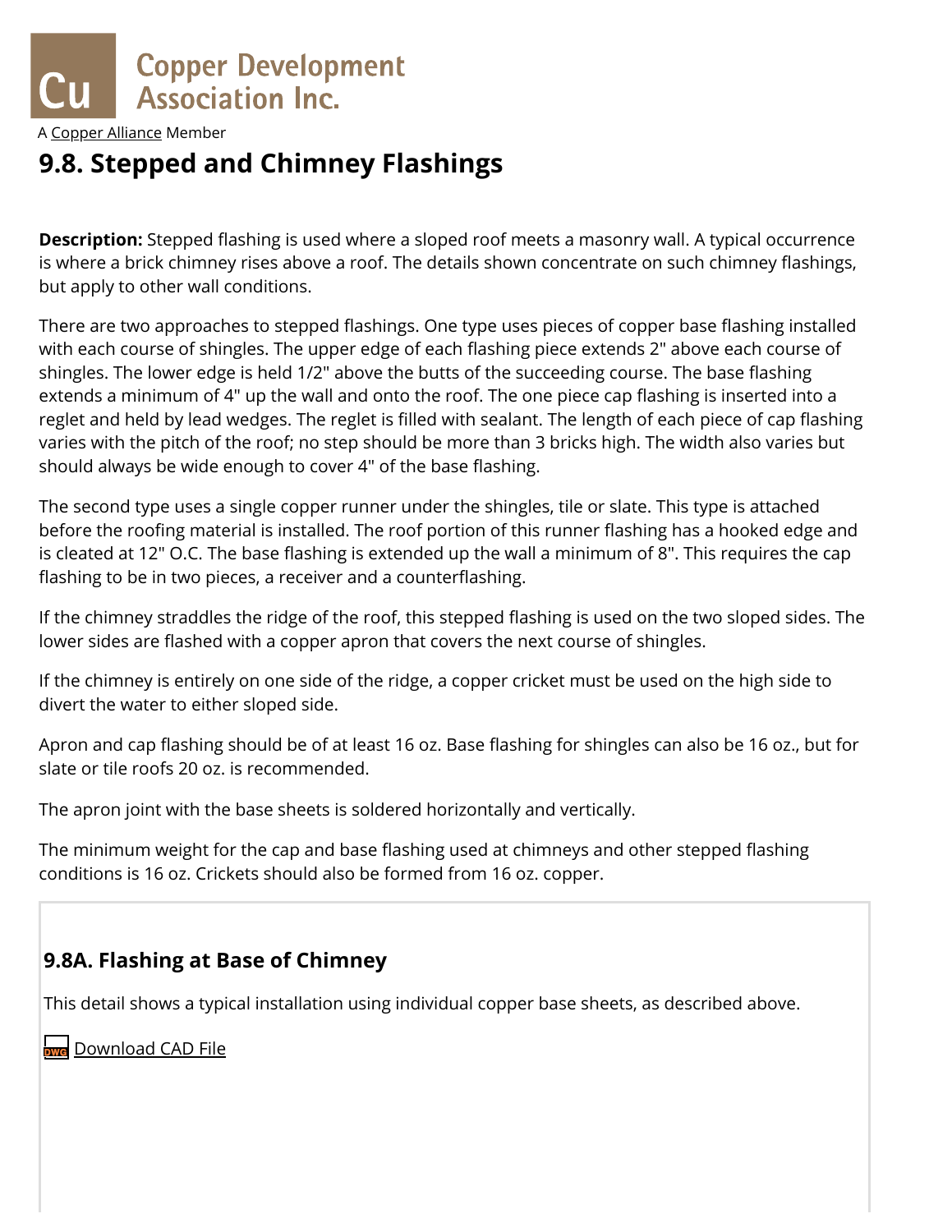

# **9.8B. Alternate Step Flashing Methods**

These sections illustrate two methods of stepped flashing. The one on the left uses individual copper base flashing sheets, and a one-piece cap. The other one uses the single piece base flashing with a two-piece cap flashing. Note the hooked edge on the base flashing to prevent water from running under the roofing material. The water is conducted instead to the end of the base flashing, over the apron, and onto the roof below.

https://www.copper.org/applications/architecture/arch\_dhb/arch-details/flashings\_copings/chimney.html 2/6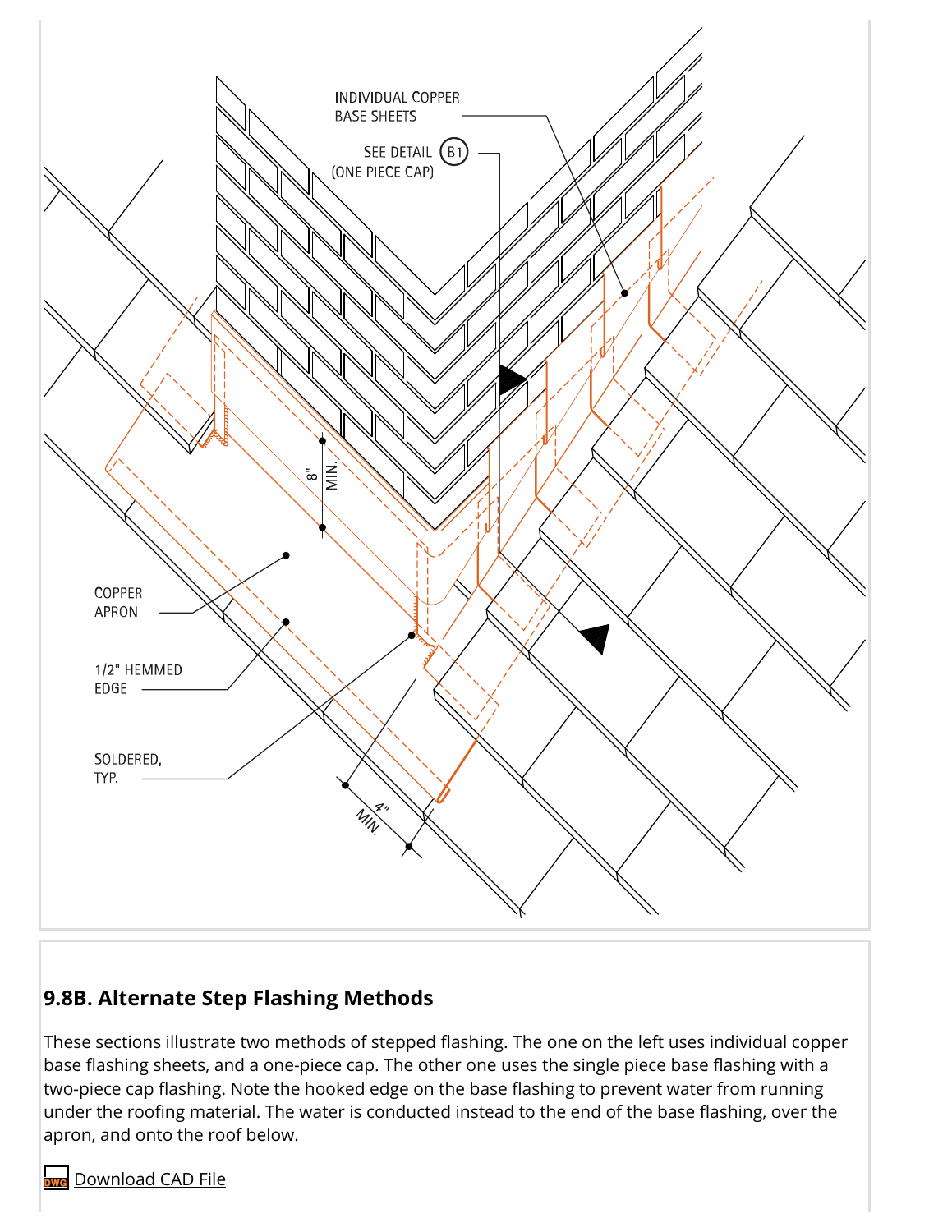

https://www.copper.org/applications/architecture/arch\_dhb/arch-details/flashings\_copings/chimney.html 3/6

# **9.8C. Chimney Flashing - Alternate**

This detail shows a second method of stepped flashing as described above.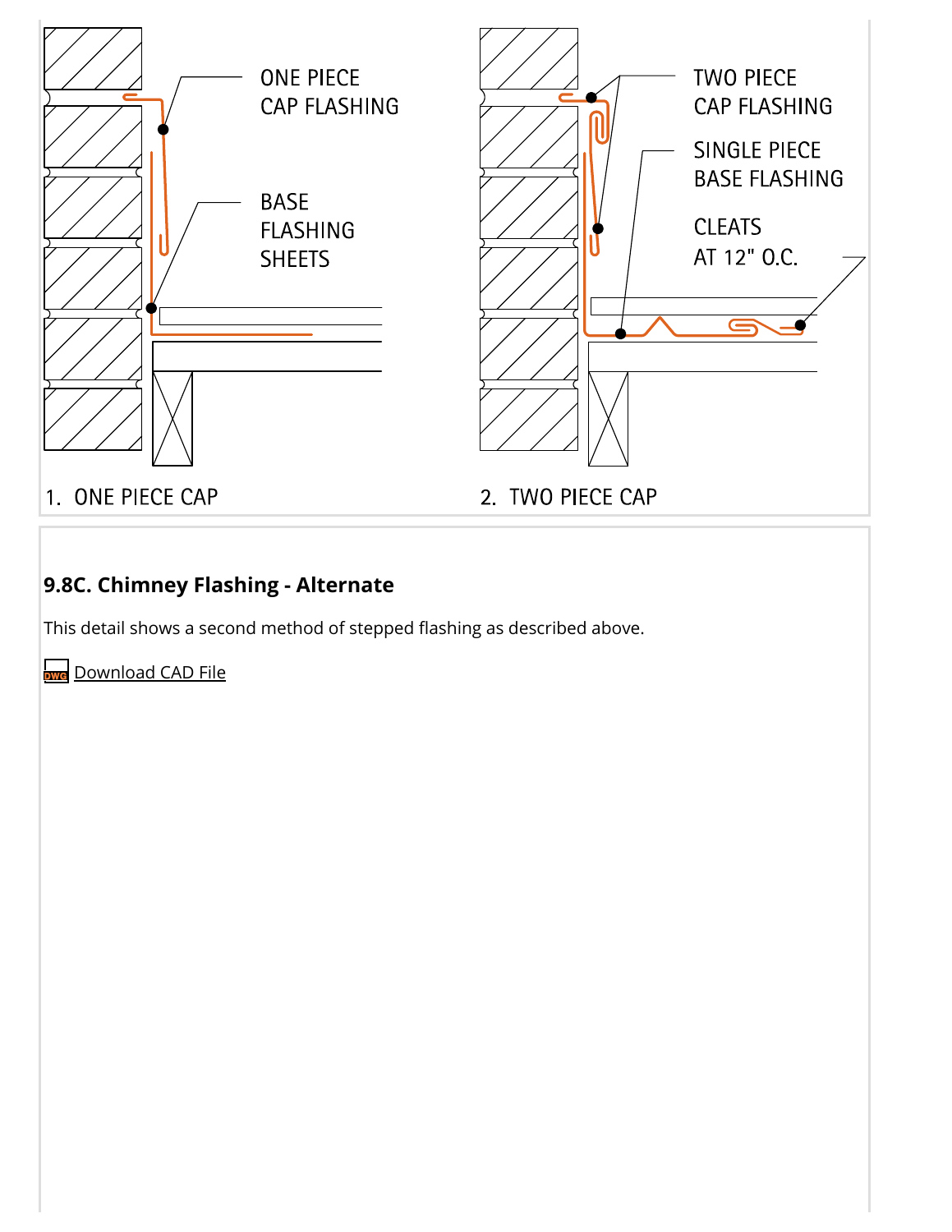

### **9.8D. Chimney Cricket Flashing**

This detail illustrates the use of a cricket to divert water above the chimney to either side. The cricket can be a one piece design or a two piece, joined by a standing seam at its ridge.

https://www.copper.org/applications/architecture/arch\_dhb/arch-details/flashings\_copings/chimney.html 4/6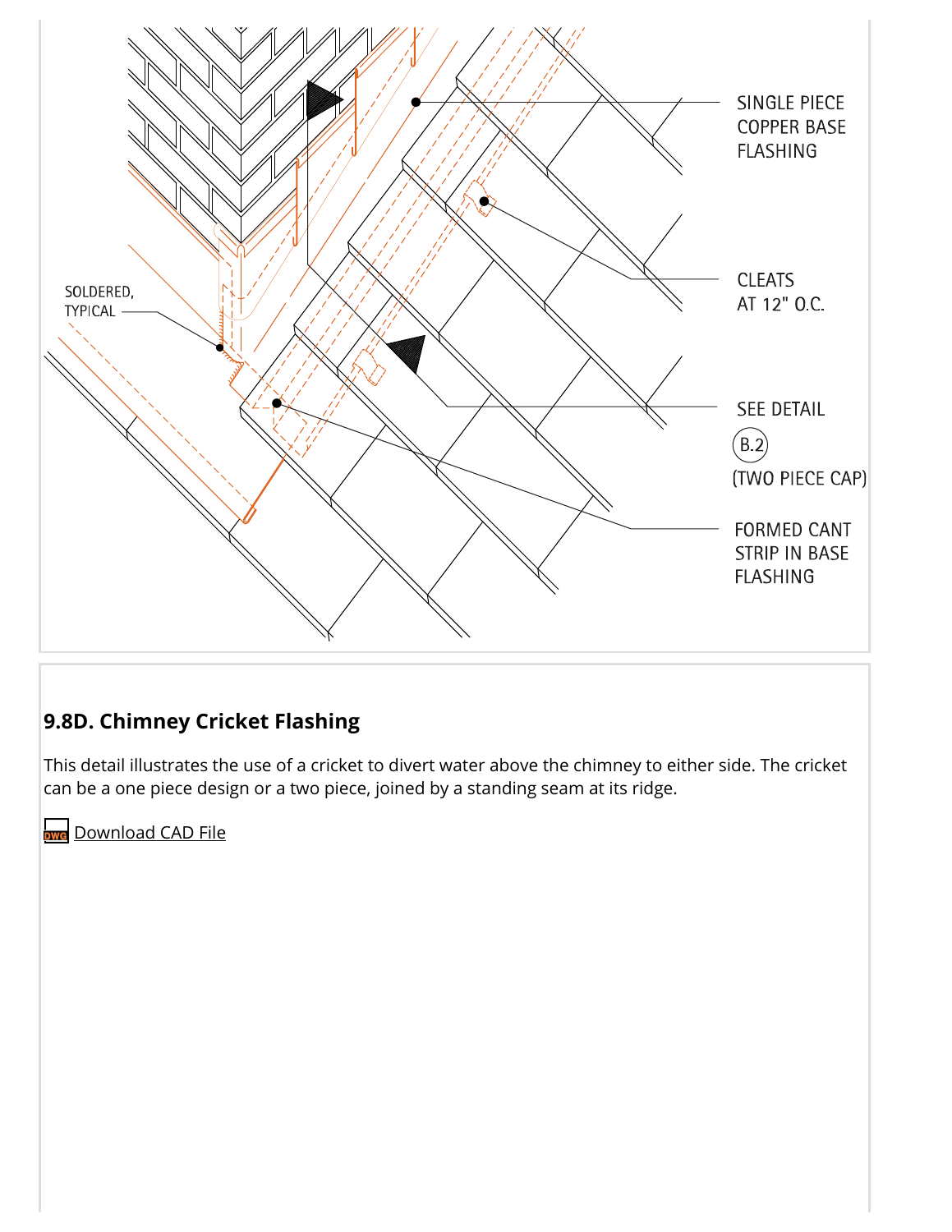

# **9.8E. Chimney Flashing - Flat Roof**

Copper base flashing is attached to the roof deck before installation of the roofing. It extends at least  $8"$  up the wall and at least 4" onto the roof, on all sides of the chimney. Copper cap flashing then covers the upper edge.

https://www.copper.org/applications/architecture/arch\_dhb/arch-details/flashings\_copings/chimney.html 5/6